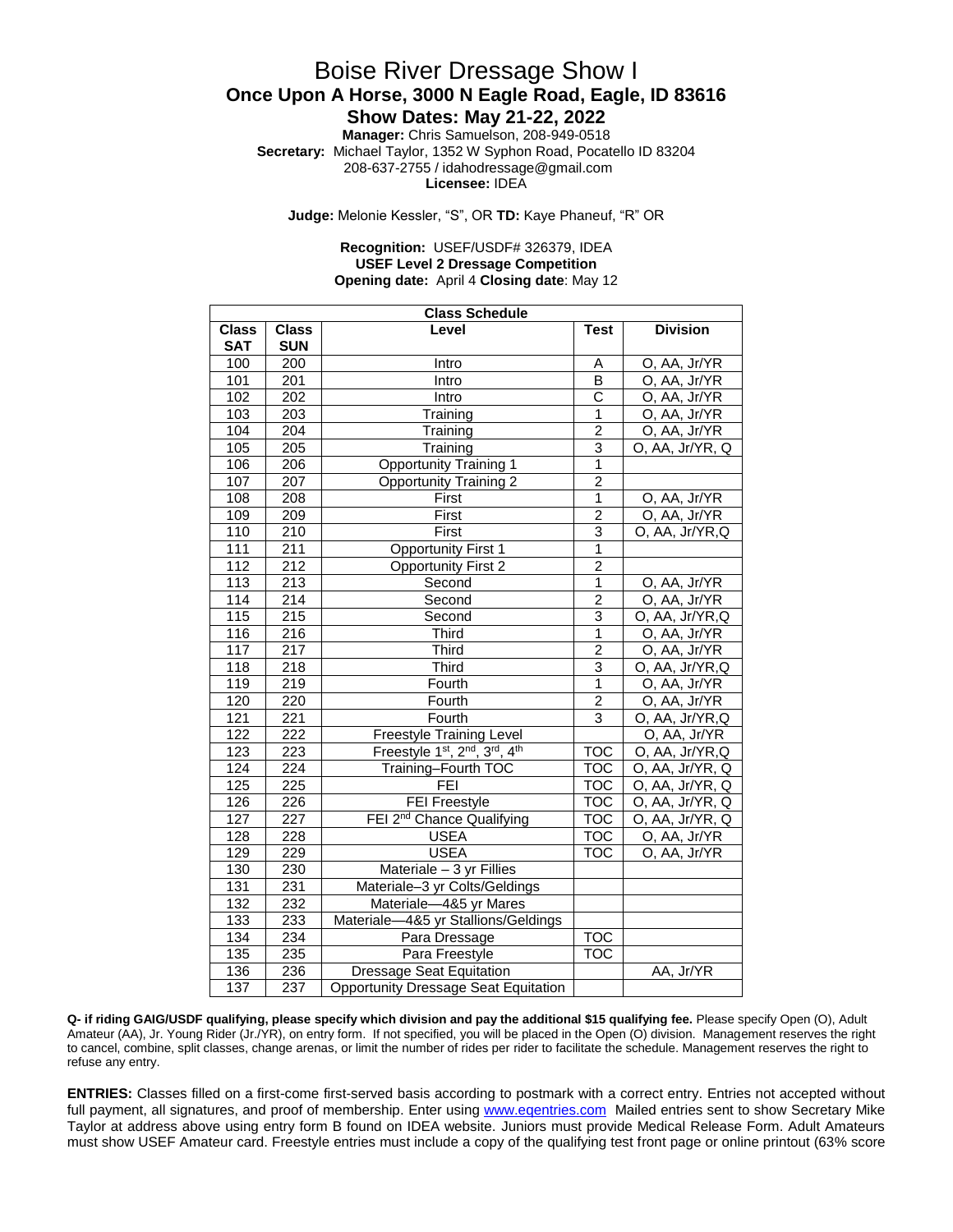at highest test of level for Training-Fourth, 60% for FEI). Post entries will only be accepted if time slots are available with late fee of \$20. Out of state competitors must provide a current negative Coggins and health certificate.

**COVID-19 STATEMENT:** Managing your risk of exposure to the Coronavirus is essential to maintaining good health. At this time, it is appropriate to be cognizant of proper hygiene and incorporating common sense actions into your everyday activities in order to prevent the spread of this virus. Practices such as regularly washing your hands with soap and water or an alcohol based hand sanitizer; practicing good sneeze and cough hygiene; avoiding touching your mouth, nose and eyes with unwashed hands; avoiding close contact with people who are sick; and disinfecting and cleaning often touched objects and surfaces can help reduce your risk of exposure. We will have several sanitation stations on the grounds.

Any person who has a temperature of 100.4 (F) or higher, has symptoms of COVID-19 or has tested positive for COVID-19 within the last 10 days cannot enter the competition grounds. Anyone who has been in contact with a person who has tested positive for COVID-19 in the past 7-10 days cannot enter the competition grounds except for healthcare personnel who have treated patients using appropriate medical-grade PPE during the course of performing professional duties.

#### **FEES:**

| \$40 per class: Intro, Seat Equitation, Opportunity, & Materiale | \$45 USEF Show Pass Fee                                            |
|------------------------------------------------------------------|--------------------------------------------------------------------|
| \$45 Training-Fourth, Para Dressage                              | \$35 USDF Non-member fee                                           |
| \$55 FEI and Freestyles                                          | \$25 Office Fee per entry                                          |
| \$15 Great American Insurance Group/USDF qualifying fee          | \$20 Late or change fee after closing date                         |
| \$23 USEF Drug and Medication Fee per entry                      | \$15 Trailer-in fee per day/per horse (if not stabling on grounds) |

**VACCINATION NOTICE**: Exhibitors are reminded of USEF's new vaccination policy, effective 12/1/15; see GR845 for details. Download the form from:<https://files.usef.org/assets/R8HwrnhaKZ8/equinevaccinationrecord.pdf> and bring the completed form, signed by your veterinarian, with you to the competition. If you select an alternative option under the rules, please bring required documentation. Competition Management reserves the right to review vaccination documentation. Non-compliant entries may be quarantined or denied permission to unload, and will not be allowed to compete nor to mingle with other horses. *No refunds will be given if right to compete is denied because the vaccination documentation is missing or incomplete*.

**REMINDER**: All USEF Life and Senior Active members, as well as participants who have regular contact with minor athletes, are required to comply with the U.S. Center for SafeSport training requirement to be eligible to participate in the competition. All participants must adhere to the U.S. Center for SafeSport Code, USEF Safe Sport Policy, and the Minor Athlete Abuse Prevention Policies. More information about these can be found at [www.usef.org.](http://www.usef.org/)

**SPECIAL CLASSES:** Opportunity Training Level Tests 1 & 2, Opportunity First Level Tests 1 & 2, and Opportunity Dressage Seat Equitation are classes made available for riders who are experimenting with dressage showing (USEF GR821). These entries must pay all other show related fees (office, grounds, stabling, etc.), but the Opportunity classes do not require the USEF/USDF drug fee or memberships or nonmember fees for either horse or rider/owner/trainer or coach. Riders entering Opportunity classes may not cross enter into the rated/recognized classes but they may enter into Intro A/B/C classes which are not rated/recognized. Classes 124/224 and 127/227 are offered as an additional opportunity to earn a qualifying ride and scheduled at the end of the day.

**REFUNDS:** Prior to closing date, all fees refunded except \$50. After the closing date, no refunds for any reason including Acts of God will be given. Drug, qualifying fees and facility fees will be refunded. No refunds on competition days. No shows forfeit all but drug & qualifying fees. If wait listed entries cannot be accepted because of a full show, all fees will be refunded. Refunds will NOT be given for class cancellation due to severe weather, accident, or other emergency.

**TIMES:** The preferred method of notification for all entries is email, so please include a clearly readable email address with entry. It is the competitor's responsibility to confirm ride times on the day of the show. The time schedule must be posted in a conspicuous place by noon the day before the competition. Ride times may not be changed after noon the day before the start of the entire competition, except in compliance with GR830.5. Scheduling of rides will be done a block style and may be out of order of the rest of the class you entered.

**AWARDS:** Ribbons will be awarded first through fifth in each division, prizes to 1<sup>st</sup> provided there are 4 or more per class/division. Champion & Reserve ribbons for Jr. AA & Open, if 4 or more riders per division at that level. Championship scores will be averaged from 2 highest test scores per level in training thru forth levels.

- New awards in 2022 include a "Once Upon a Horse Good Seat" award
- My First Dressage Show (one for the horse or one for the rider)
- "Better Luck Next Time" ribbon on both days for those that had one of "those" rides
- Other Breed awards will be given (see Breed awards section at the end of the prize list)

Ties will be broken in accordance with USEF DR123. In case of equality of points, the competitor with the highest marks received under General Impressions shall be declared the winner. When the scores for General Impressions are equal, the horses must remain tied. No prize money will be offered.

**STABLING:** Limited available on grounds. \$25 deposit required for all stalls (overnight and day) \$35 per night—12'X12' box stalls with full doors, on grounds-first come first served with full-paid entry. One bag of bedding provided. Please provide own hay and water buckets. Additional hay/bedding available for purchase. For day stalls, check with management—limited availability at \$20/day. No tack stalls available. Must strip stalls otherwise deposit of \$25 will not be refunded (Deposit check will be destroyed if stall is stripped). Please observe social distance when in the stabling area to keep everyone safe.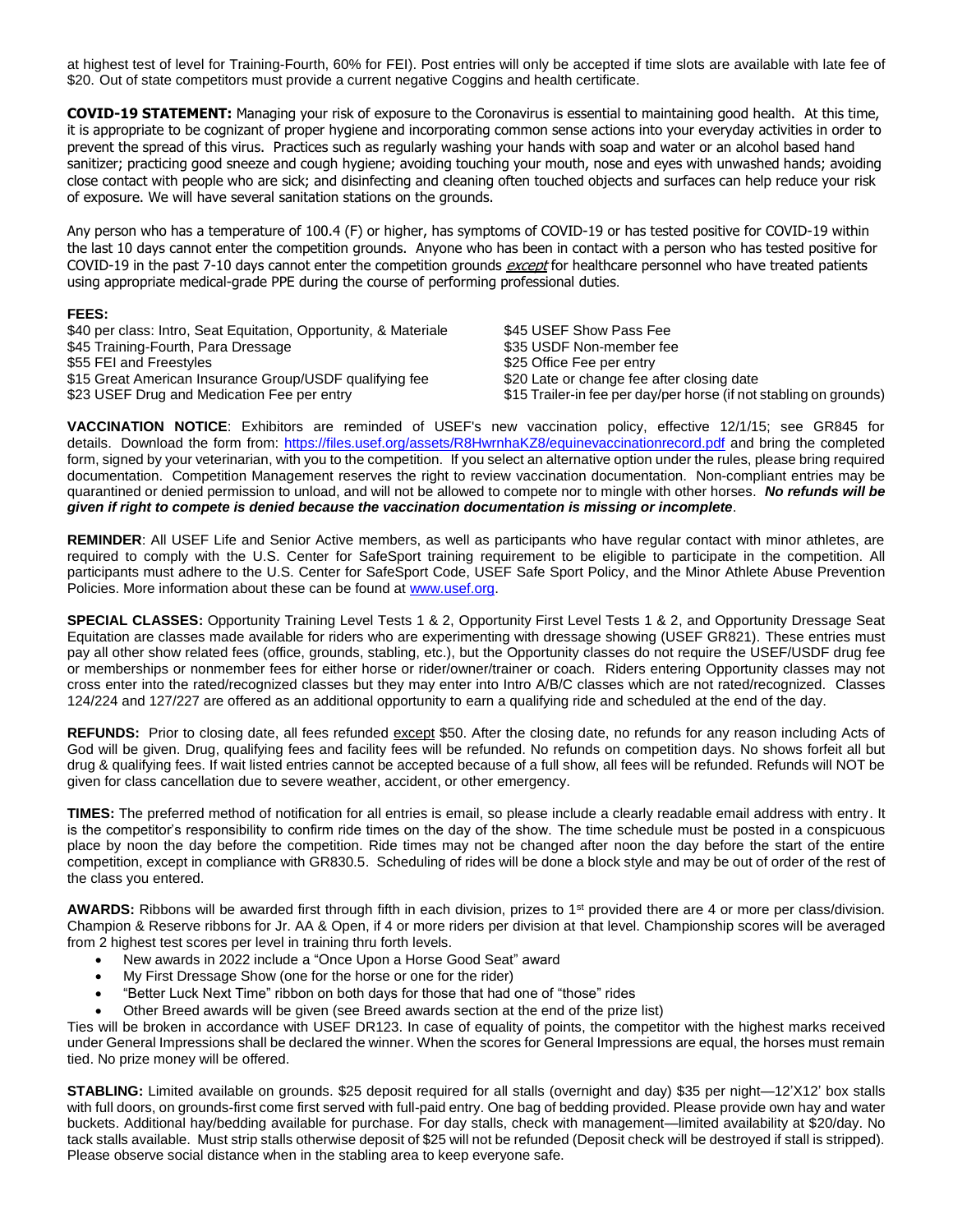**FOOTING:** Warm up: Outdoor Arena: 40 x 60 meters, sand footing. Outdoor Arena: 20 x 60 meters, sand footing. Round pen available for lunging. Only horses with entries will be permitted in arenas. Numbers are required at all times when the horse is outside their stall. No grazing.

**HELMETS**: From the time horses are officially admitted to the competition grounds by competition management, anyone mounted on a horse at any time on the competition grounds, including non-competing riders, riders on non-competing horses, mounted participants in exhibition classes and those competing in all classes and tests, including Para-Equestrian tests, must wear protective headgear as define by DR120.6 and otherwise in compliance with GR801. Any rider violating this rule at any time must immediately be prohibited from further riding until such headgear is properly in place.

**CONCESSIONS:** Under the 2022 USEF Covid-19 guidelines, we will have bottled water and some limited pre-packaged snack food. Please plan accordingly for food needs.

**MEDICAL**: Medical personnel on grounds during competition.

**FARRIER AND VETERINARIAN:** On call. Names and phone numbers will be posted in the stable area and show office. Sharps containers in the show office and in the stabling area.

**SMOKING AND PETS:** Will not be allowed on show grounds.

**ACCOMMODATIONS:** Hilton Garden Inn off Eagle Road at 145 E Riverside, Eagle 208-938-9600 is within 5 minutes of show grounds.

**DIRECTIONS:** From I-84 take the Eagle Road exit North to Beacon Light Road. Entry is on the right about 200 feet past intersection. Watch for signs.

**Every class offered herein which is covered by the rules and specifications of the current USEF rule book will be conducted and judged in accordance therewith.**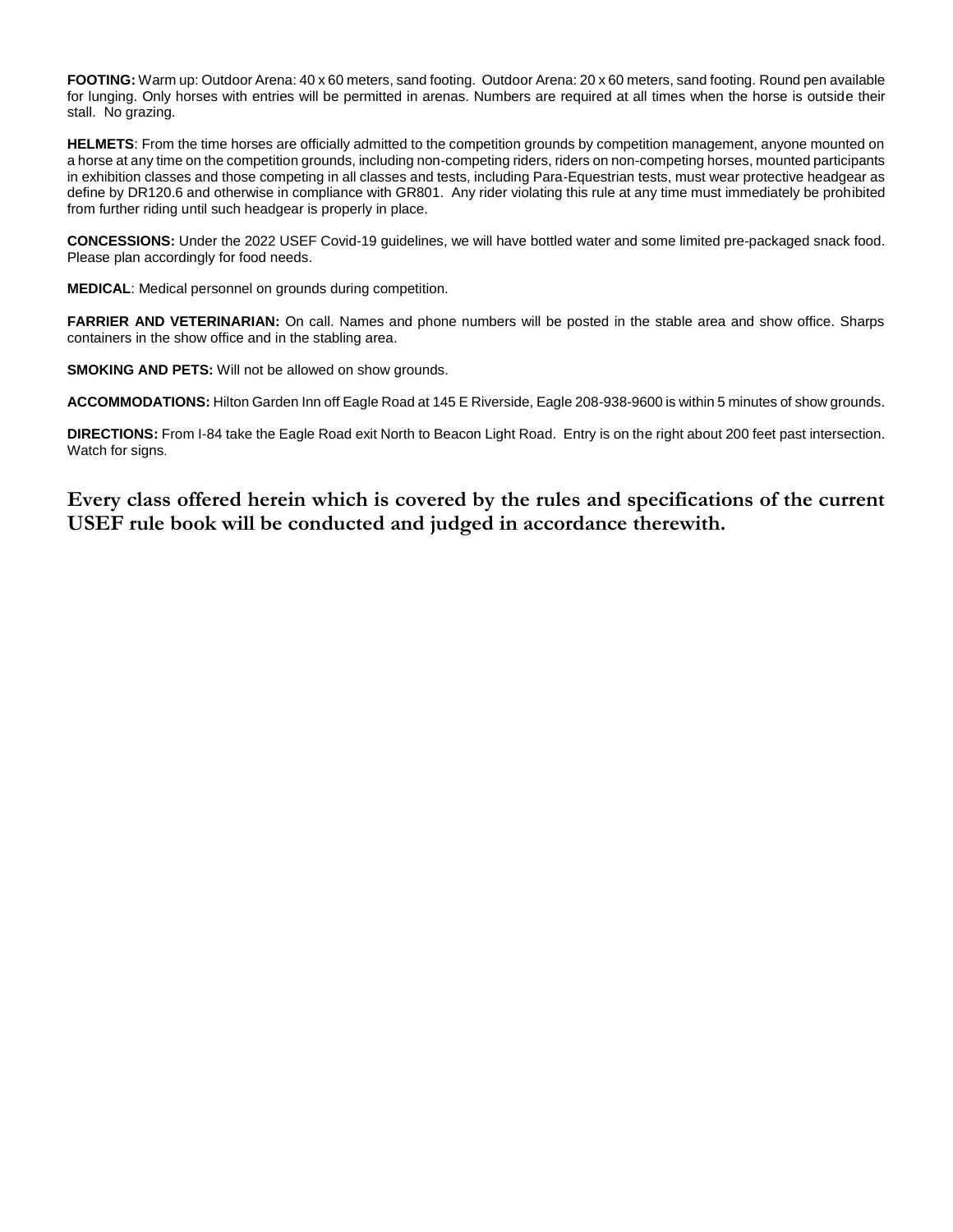## **Special Awards**

Required memberships and paperwork for special awards must be submitted with entries. Documents for special awards WILL NOT be accepted once the first day of competition has begun. It is the responsibility of the participant to confirm eligibility for all special awards.

Other breed awards may be offered at the competition per availability. Any unlisted special award will follow the guidelines - Only scores acquired during USEF tests or USDF tests will be eligible for this award (i.e.: Freestyles/Material/Young Horse classes are ineligible).

Breed Awards are earned on Saturday Only – Scores from test ridden on Sunday will only be applicable for overall Divison High Point Awards. They Will NOT be applied toward the scores for Breed Awards.



**American Hanoverian Society High Point:** This award will be given to the highest scoring horse and rider combination registered with the **American Hanoverian Society** for the weekend. Only scores acquired during USEF or USDF tests will be eligible for this award (i.e.: Freestyles/Material/Young Horse classes are ineligible). Registration documentation for each eligible horse **MUST be submitted with each entry.**



American Morgan

**American Morgan Horse Association High Point:** This award will be given to the highest scoring horse and rider combination registered with the **America Morgan Horse Association** for the weekend. Only scores acquired during USEF or USDF tests will be eligible for this award (i.e.: Freestyles/Material/Young Horse classes are ineligible). Registration documentation for each eligible horse **MUST be submitted with each entry.**



**American Paint Horse Association.** This show is Paint Alternative Competition (PAC) approved. Paint competitors whose horses are enrolled in PAC may submit reports for the results of this show. Visit [apha.com/programs/pac/](http://apha.com/programs/pac/) for more information.



**American Trakehner Association High Point:** This award will be given to the highest scoring horse and rider combination registered with the **America Trakehner Association** for the weekend. Only scores acquired during USEF or USDF tests will be eligible for this award (i.e.: Freestyles/Material/Young Horse classes are ineligible). Registration documentation for each eligible horse **MUST be submitted with each entry.**



**American Warmblood Registry High Point:** This award will be given to the highest scoring horse and rider combination registered with the **America Warmblood Registry and the owner/rider must be a member in good standing** for the weekend. Only scores acquired during USEF or USDF tests will be eligible for this award (i.e.: Freestyles/Material/Young Horse classes are ineligible). Registration documentation for each eligible horse **MUST be submitted with each entry.**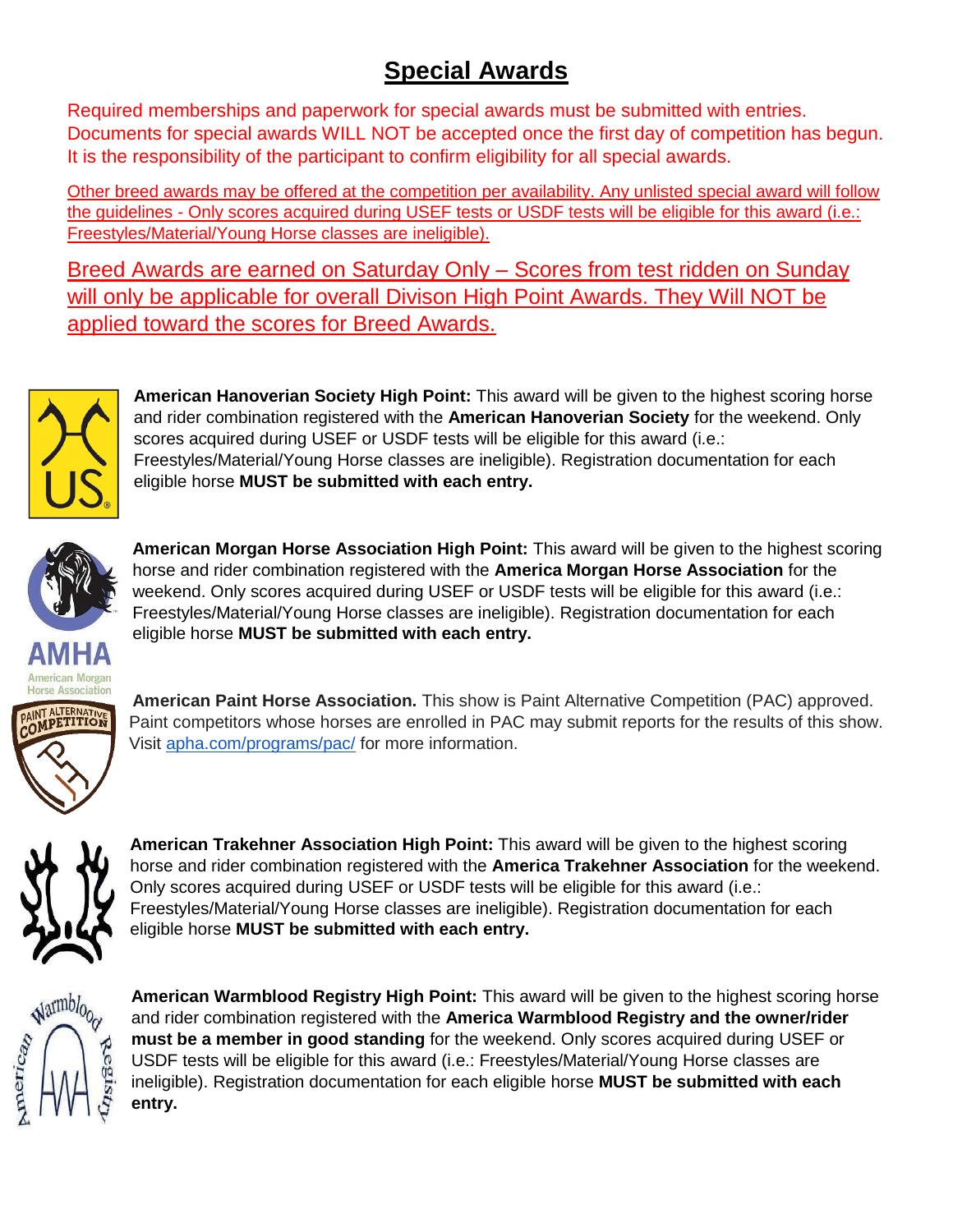

**American Warmblood Society & Sporthorse Registry High Point:** This award will be given to the highest scoring horse and rider combination registered with the **AWSSR** for the weekend. Owner does not have to be a current member. Scores acquired during USEF or USDF tests will be eligible for this award (i.e.: Freestyles/Material/Young Horse classes are ineligible). Registration documentation for each eligible horse **MUST be submitted with each entry.** 

**Appaloosa Horse Club High Point:** This award will be given to the highest scoring horse and rider combination registered with the **Appaloosa Horse Club** for the weekend. Only scores acquired during USEF or USDF tests will be eligible for this award (i.e.: Freestyles/Material/Young Horse classes are ineligible). Registration documentation for each eligible horse **MUST be submitted with each entry.**



**Arabian Horse Association High Point: A Certificate** will be given to the highest scoring horse and rider combination registered with the **Arabian Horse Association** for the weekend. Only scores acquired during USEF or USDF tests will be eligible for this award (i.e.: Freestyles/ Material/Young Horse classes are ineligible). Registration documentation for each eligible horse **MUST be submitted with each entry.**

**Region 4 Arabian Horse Association High Point:** Region 4 will award a rosette to the highest dressage score earned this this weekend by a registered Arabian, Half-Arabian or Anglo-Arabian. To be eligible for the award, file a copy of the horse's registration papers with the Show Secretary.



**Arabian Sport Horse Alliance High Point:** This award will be given to the highest scoring horse and rider combination registered with the **Arabian Sport Horse Alliance and the owner/rider must be a member in good standing** for the weekend. Only scores acquired during USEF or USDF tests will be eligible for this award (i.e.: Freestyles/Material/Young Horse classes are ineligible). Registration documentation for each eligible horse **MUST be submitted with each entry.** 





**Friesian Heritage Horse & Sporthorse International High Point:** This award will be given to the highest scoring horse and rider combination registered with the **FHH** the weekend. Only scores acquired during USEF or USDF tests will be eligible for this award (i.e.: Freestyles/Material/Young Horse classes are ineligible). Registration documentation for each eligible horse **MUST be submitted with each entry.** 

**Friesian Horse Association of NA High Point:** This award will be given to the highest scoring horse and rider combination registered with the **FHANA** for the weekend. The horse must be registered with FHANA and shown under the current owner of record. The horse must be shown under its FPS/FHANA registered name or the show name must include the FPS/FHANA registered name in parenthesis. The owner must be a current member in good standing. Only scores acquired during USEF or USDF tests will be eligible for this award (i.e.: Freestyles /Material/Young Horse classes are ineligible). Registration documentation for each eligible horse **MUST be submitted with each entry.** 



**Friesian Horse Society High Point: A certificate and \$100** will be given to the highest scoring horse and rider combination registered with the **Friesian Horse Society and the owner must be a member in good standing** for the weekend. Only scores acquired during USEF or USDF tests will be eligible for this award (i.e.: Freestyles/Material/Young Horse classes are ineligible). Registration documentation for each eligible horse **MUST be submitted with each entry.**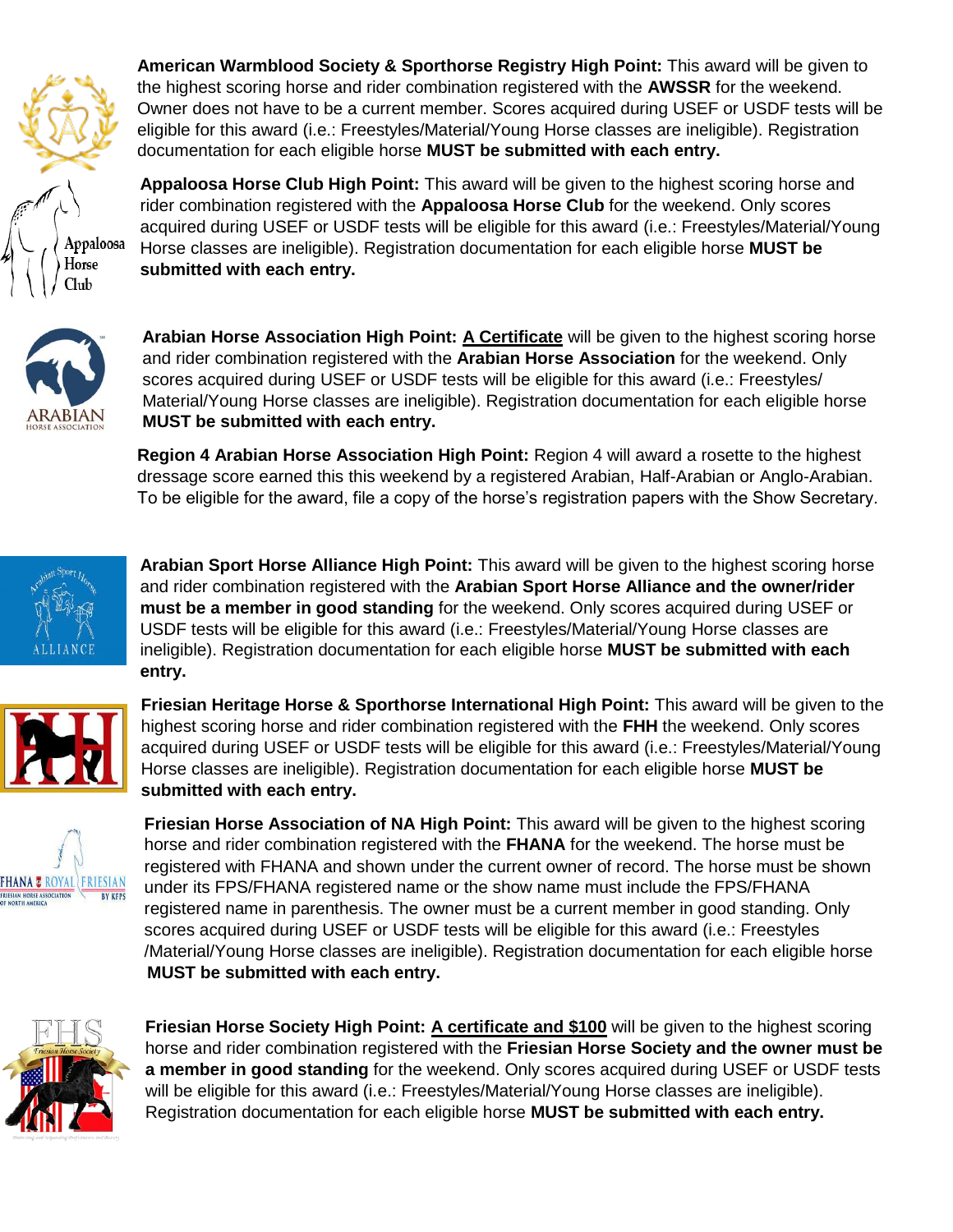

**Friesian Sporthorse Association High Point:** This award will be given to the highest scoring horse and rider combination registered with the **Friesian Sporthorse Association** the weekend. Only scores acquired during USEF or USDF tests will be eligible for this award (i.e.: Freestyles/Material/Young Horse classes are ineligible). Registration documentation for each eligible horse **MUST be submitted with each entry.** 



**Gypsy Vanner Horse Society High Point:** A certificate will be given to the highest scoring horse and rider combination registered with the **GVHS** for the weekend. Only scores acquired during USEF or USDF tests will be eligible for this award (i.e.: Freestyles/Material/Young Horse classes are ineligible). Registration documentation for each eligible horse **MUST be submitted with each entry.**



**International Andulusian & Lusitanto Horse Assocation High Point:** This award will be given to the highest scoring horse and rider combination registered with the **IALHA** for the weekend. If you own a purebred or 1/2 bred Lusitano or Andalusian horse, you should join. Your horse may be eligible to be registered with IALHA. Only scores acquired during USEF or USDF tests will be eligible for this award (i.e.: Freestyles/Material/Young Horse classes are ineligible). Registration documentation for each eligible horse **MUST be submitted with each entry.**

**Oldenburg Registry NA and International Sporthorse Registry High Point:** This award and a certificate will be given to the highest scoring horse and rider combination registered with the **Oldenburg Registry NA and ISR** for the weekend. **They will provide the winner the ribbon directly** .Only scores acquired during USEF or USDF tests will be eligible for this award (i.e.: Freestyles/Material/Young Horse classes are ineligible). Registration documentation for each eligible horse **MUST be submitted with each entry.**



**KWPN North America High Point:** This award will be given to the highest scoring horse and rider combination registered with the **KWPN North America** for the weekend. Only scores acquired during USEF or USDF tests will be eligible for this award (i.e.: Freestyles/Material/ Young Horse classes are ineligible). Horse must be in owner's name and owner must be current member of KWPN-NA. Registration documentation for each eligible horse **MUST be submitted with each entry.**



**The Oldenburg Horse Breeder's Society (GOV) High Point:** This award will be given to the highest scoring horse and rider combination registered with the **OHBS/GOV** for the weekend. Only scores acquired during USEF or USDF tests will be eligible for this award (i.e.: Freestyles/Material/Young Horse classes are ineligible). Registration documentation for each eligible horse **MUST be submitted with each entry.**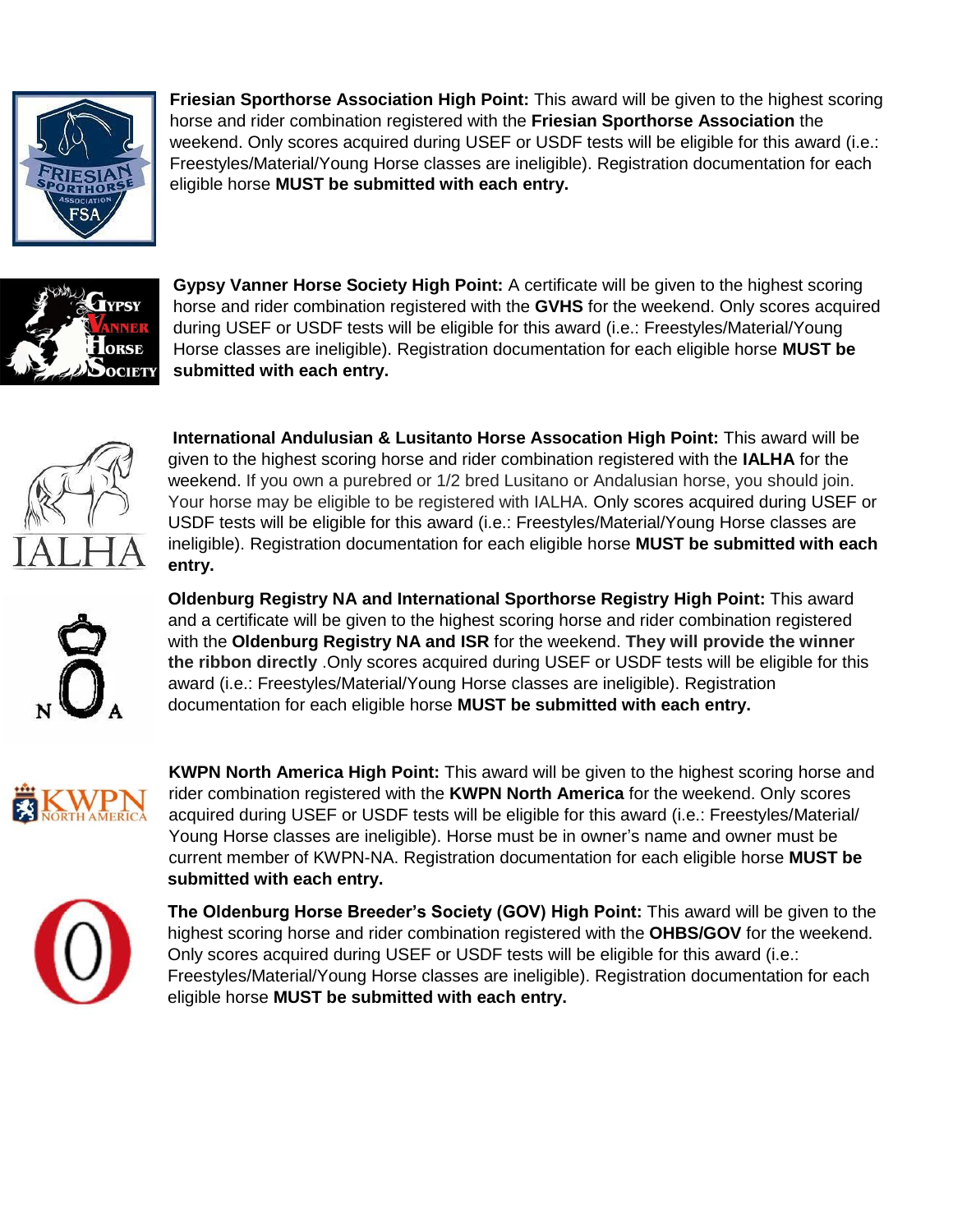



**Trakehner Association of North America High Point:** This award will be given to the highest scoring horse and rider combination registered with the **TANA** for the weekend. Only scores acquired during USEF or USDF tests will be eligible for this award (i.e.: Freestyles/Material/Young Horse classes are ineligible). Horse and rider must members and they must be declared for TANA all breeds not ATA; any ATA declared horses are not eligible. **TANA will provide the winner the ribbon directly** .Registration documentation for each eligible horse **MUST be submitted with each entry.**

scores acquired during USEF or USDF tests will be eligible for this award (i.e.: Freestyles/Material/Young Horse classes are ineligible). All contestants (rider or horse owner) must be USPRE members in good standing. The horse must be under the rider/owner's name in the ANCCE studbook. A declaration of intent must be completed on our website. Scores must be a minimum of 62% to qualify for a High Point award. Registration documentation for each eligible horse **MUST be submitted with each entry. Westfalen Verband North America Association High Point:** This award will be given to

**US P.R.E Association High Point:** This award will be given to the highest scoring horse and rider combination registered with the **US P.R.E. Association** for the weekend. Only



the highest scoring horse and rider combination registered with the **Westfalen or RPSI or South German Horses** for the weekend. Only scores acquired during USEF or USDF tests will be eligible for this award (i.e.: Freestyles/Material/Young Horse classes are ineligible). Registration documentation for each eligible horse **MUST be submitted with each entry.**